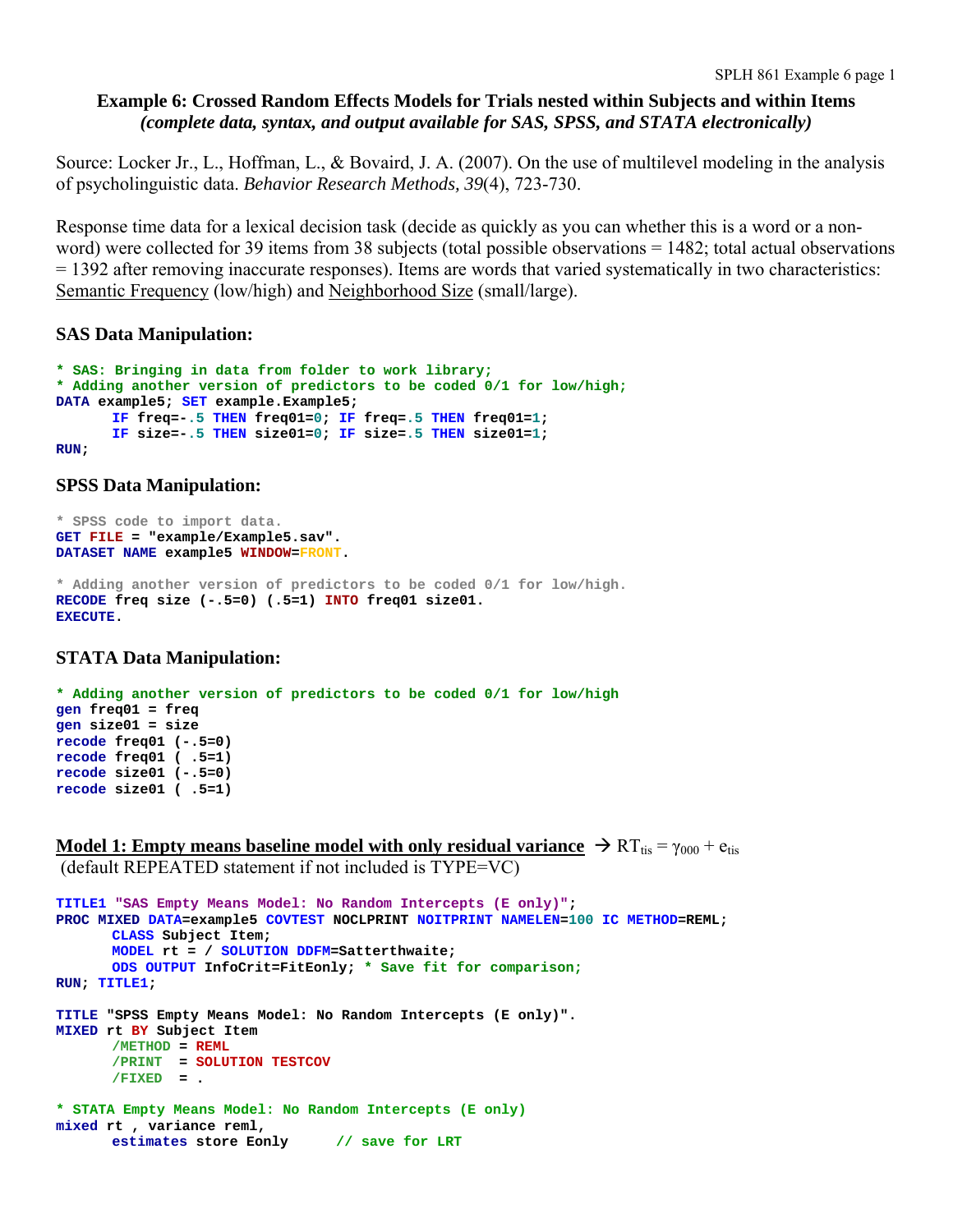# **SAS Output:**

|                                                                                         |                                | Covariance Parameter Estimates<br>Standard                                                                   | Z                    |                   |            |         |                                                                                                                                                                  |
|-----------------------------------------------------------------------------------------|--------------------------------|--------------------------------------------------------------------------------------------------------------|----------------------|-------------------|------------|---------|------------------------------------------------------------------------------------------------------------------------------------------------------------------|
| Cov Parm<br>Residual                                                                    | Estimate<br>21340              | Error<br>809,19                                                                                              | Value<br>26.37       | Pr Z              |            |         | <.0001 All the variance in RT in one pile of e (TYPE=VC)                                                                                                         |
|                                                                                         |                                |                                                                                                              | Information Criteria |                   |            |         |                                                                                                                                                                  |
| Neg2LogLike                                                                             | Parms                          | AIC                                                                                                          | AICC                 | HQIC              | <b>BIC</b> | CAIC    |                                                                                                                                                                  |
| 17820.7                                                                                 | $\mathbf{1}$                   | 17822.7                                                                                                      | 17822.7              | 17824.7           | 17827.9    | 17828.9 |                                                                                                                                                                  |
|                                                                                         |                                | Solution for Fixed Effects<br>Standard                                                                       |                      |                   |            |         |                                                                                                                                                                  |
| Effect<br>Intercept                                                                     | Estimate<br>632.38             | Error<br>3.9154                                                                                              | DF<br>1391           | t Value<br>161.51 | Pr >  t    |         | <.0001 grand mean RT across all obs                                                                                                                              |
|                                                                                         |                                |                                                                                                              |                      |                   |            |         |                                                                                                                                                                  |
|                                                                                         |                                |                                                                                                              |                      |                   |            |         | <b>Model 2:</b> Is there significant mean RT variation across subjects? $\rightarrow$ RT <sub>tis</sub> = $\gamma_{000}$ + U <sub>00s</sub> + e <sub>tis</sub>   |
| TITLE1 "SAS Random Intercept for Subjects Model";<br>RUN; TITLE1;                       | CLASS Subject Item;            | MODEL rt = / SOLUTION DDFM=Satterthwaite;<br>ODS OUTPUT InfoCrit=FitRandSubjects; * Save fit for comparison; |                      |                   |            |         | PROC MIXED DATA=example5 COVTEST NOCLPRINT NOITPRINT NAMELEN=100 IC METHOD=REML;<br>RANDOM INTERCEPT / SUBJECT=Subject TYPE=UN; * Level 2 variance for subjects; |
| TITLE "SPSS Random Intercept for Subjects Model".<br>MIXED rt BY Subject Item           | $/METHOD = REML$<br>$/FIXED =$ | /PRINT = SOLUTION TESTCOV<br>$/$ RANDOM = INTERCEPT   SUBJECT(Subject) COVTYPE(UN).                          |                      |                   |            |         |                                                                                                                                                                  |
| * STATA Random Intercept for Subjects Model<br>mixed rt, $  $ subject: , variance reml, |                                | estimates store RandSubjects, // save for LRT<br>lrtest RandSubjects Eonly // Test random subjects           |                      |                   |            |         |                                                                                                                                                                  |
| <b>SAS Output:</b>                                                                      |                                |                                                                                                              |                      |                   |            |         |                                                                                                                                                                  |
|                                                                                         |                                | Covariance Parameter Estimates                                                                               |                      |                   |            |         |                                                                                                                                                                  |
|                                                                                         |                                |                                                                                                              | Standard             | Ζ                 |            |         |                                                                                                                                                                  |
| Cov Parm                                                                                | Subject                        | Estimate                                                                                                     | Error                | Value             | Pr Z       |         |                                                                                                                                                                  |
| UN(1,1)<br>Residual                                                                     | subject                        | 5167.07<br>16307                                                                                             | 1305.09<br>626.74    | 3.96<br>26.02     |            |         | <.0001 Variance across SUBJECTS in mean RT<br><.0001 Leftover trial-to-trial variance                                                                            |
|                                                                                         |                                | Null Model Likelihood Ratio Test                                                                             |                      |                   |            |         |                                                                                                                                                                  |
| DF                                                                                      | Chi-Square                     | Pr > Chisq                                                                                                   |                      |                   |            |         |                                                                                                                                                                  |
| $\mathbf{1}$                                                                            | 280.44                         | < .0001                                                                                                      |                      |                   |            |         |                                                                                                                                                                  |
|                                                                                         |                                |                                                                                                              | Information Criteria |                   |            |         |                                                                                                                                                                  |
| Neg2LogLike                                                                             | Parms                          | AIC                                                                                                          | <b>AICC</b>          | HQIC              | BIC        | CAIC    |                                                                                                                                                                  |
| 17540.3                                                                                 | 2                              | 17544.3                                                                                                      | 17544.3              | 17545.4           | 17547.5    | 17549.5 |                                                                                                                                                                  |
|                                                                                         |                                | Solution for Fixed Effects                                                                                   |                      |                   |            |         |                                                                                                                                                                  |

|        |          | Standard |                    |                                                                       |
|--------|----------|----------|--------------------|-----------------------------------------------------------------------|
| Effect | Estimate | Error    | DF tValue Pr > Itl |                                                                       |
|        |          |          |                    | Intercept 631.42 12.1540 37 51.95 <.0001 grand mean RT across all obs |

# **If total RT variance = 21,474, then**

 5,167 / 21,474 = 24% is between subjects  $16,307 / 21,474 = 76\%$  is within subjects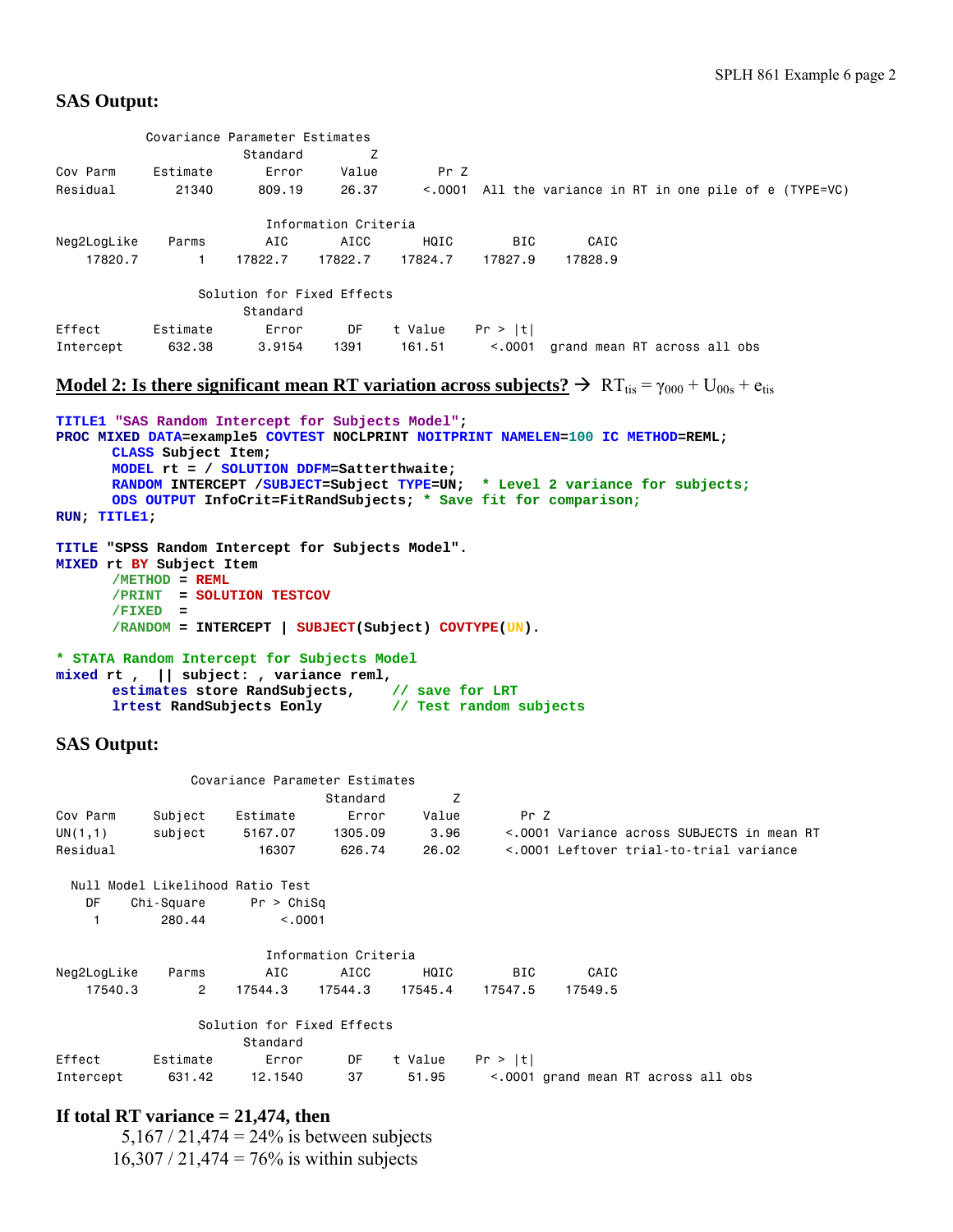**Is there significant variation in mean RT across subjects—is that new 24% > 0%?** 

**\* Calculate difference in model fit relative to e-only model; %***FitTest***(FitFewer=FitEonly, FitMore=FitRandSubjects);**  Likelihood Ratio Test for FitEonly vs. FitRandSubjects Neg<sub>2</sub>Log

| Name            | Like    | Parms | AIC     | BIC             | DevDiff | DFdiff | Pvalue |
|-----------------|---------|-------|---------|-----------------|---------|--------|--------|
| FitEonly        | 17820.7 |       | 17822.7 | 17827.9         |         |        |        |
| FitRandSubjects | 17540.3 | 2     |         | 17544.3 17547.5 | 280.439 |        |        |

*Note that in this case, this LRT for the improvement in model fit appears elsewhere on the page!* 

```
Model 3: Is there significant mean RT variation across items? \rightarrow RT<sub>tis</sub> = \gamma_{000} + U<sub>00s</sub> + U<sub>0i0</sub> + e<sub>tis</sub>
```

```
TITLE1 "SAS Random Intercepts for Subjects and Items: Crossed Model"; 
PROC MIXED DATA=example5 COVTEST NOCLPRINT NOITPRINT NAMELEN=100 IC METHOD=REML; 
      CLASS Subject Item; 
      MODEL rt = / SOLUTION DDFM=Satterthwaite; 
      RANDOM INTERCEPT / SUBJECT=Item TYPE=UN; * Level 2 variance for items;
      RANDOM INTERCEPT / SUBJECT=Subject TYPE=UN; * Level 2 variance for subjects; 
      ODS OUTPUT InfoCrit=FitRandItems CovParms=CovEmpty; * Save fit, variances to compare;
RUN; TITLE1; 
TITLE "SPSS Random Intercepts for Subjects and Items: Crossed Model". 
MIXED rt BY Subject Item 
      /METHOD = REML
       /PRINT = SOLUTION TESTCOV 
       /FIXED = 
       /RANDOM = INTERCEPT | SUBJECT(Subject) COVTYPE(UN) 
       /RANDOM = INTERCEPT | SUBJECT(Item) COVTYPE(UN). 
* STATA Random Intercept for Subjects and Items: Crossed Model
```

```
mixed rt , || _all: R.subject, ||_all: R.item, variance reml, 
       estimates store RandItems, \frac{1}{8} // save for LRT
       lrtest RandItems RandSubjects // Test random items
```

```
SAS Output:
```

|                |            | Covariance Parameter Estimates   |                      |         |          |         |                                                      |  |
|----------------|------------|----------------------------------|----------------------|---------|----------|---------|------------------------------------------------------|--|
|                |            |                                  | Standard             | Z       |          |         |                                                      |  |
| Cov Parm       | Subject    | Estimate                         | Error                | Value   | Pr Z     |         |                                                      |  |
| UN(1,1)        | item       | 2409.36                          | 678.04               | 3.55    |          |         | 0.0002 Intercept Variance across ITEMS in mean RT    |  |
| UN(1,1)        | subject    | 5166.81                          | 1292.78              | 4.00    |          |         | <.0001 Intercept Variance across SUBJECTS in mean RT |  |
| Residual       |            | 14344                            | 559.99               | 25,61   |          |         | <.0001 Leftover trial-to-trial residual variance     |  |
|                |            | Null Model Likelihood Ratio Test |                      |         |          |         |                                                      |  |
| DF.            | Chi-Square | Pr > Chisq                       |                      |         |          |         |                                                      |  |
| $\overline{2}$ | 380.84     | < 0.0001                         |                      |         |          |         |                                                      |  |
|                |            |                                  | Information Criteria |         |          |         |                                                      |  |
| Neg2LogLike    | Parms      | AIC                              | AICC                 | HQIC    | BIC      | CAIC    |                                                      |  |
| 17439.9        | 3          | 17445.9                          | 17445.9              | 17439.9 | 17439.9  | 17442.9 |                                                      |  |
|                |            | Solution for Fixed Effects       |                      |         |          |         |                                                      |  |
|                |            | Standard                         |                      |         |          |         |                                                      |  |
| Effect         | Estimate   | Error                            | DF                   | t Value | Pr >  t  |         |                                                      |  |
| Intercept      | 635.33     | 14.4301                          | 59.4                 | 44.03   | < 0.0001 |         |                                                      |  |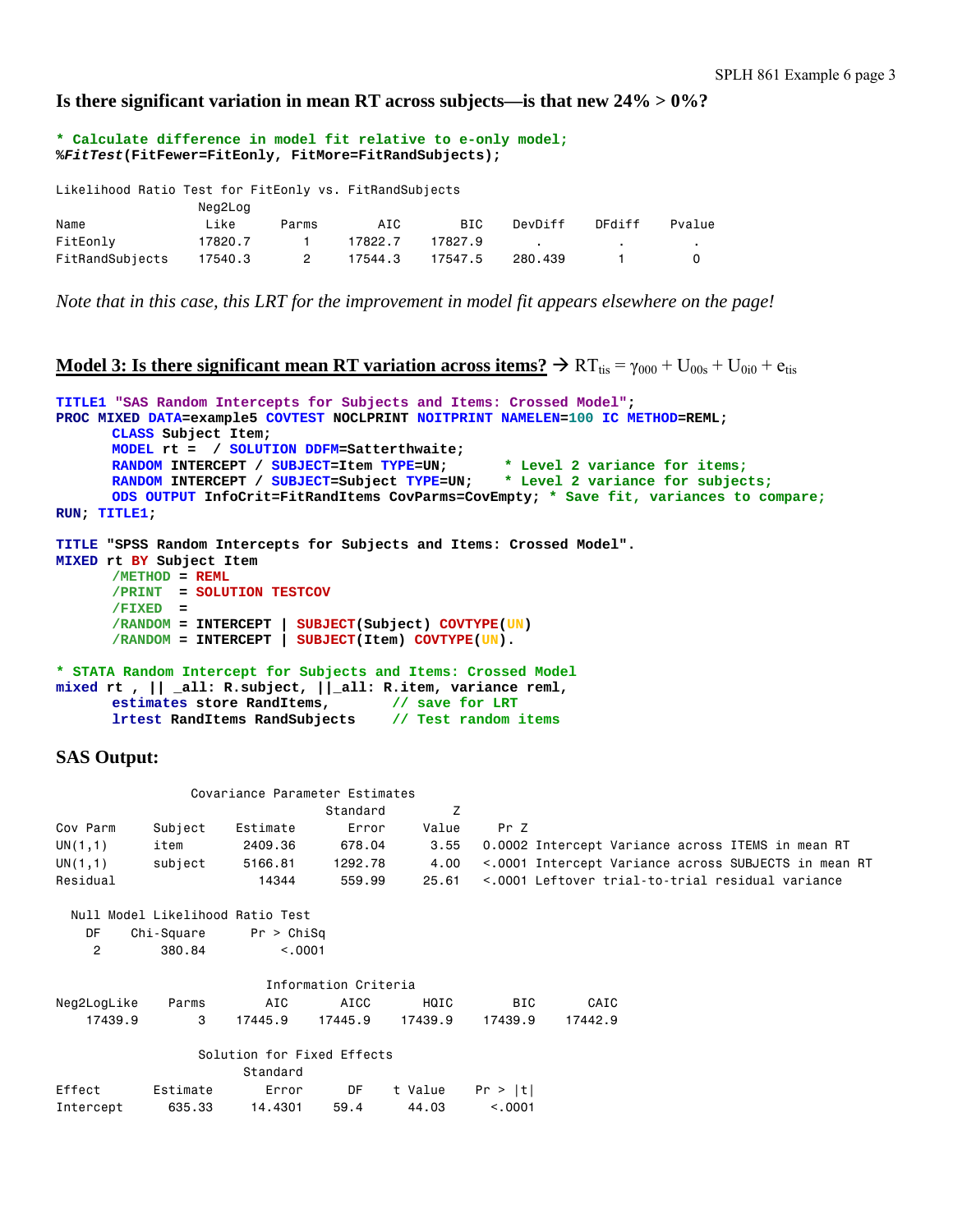# **If total variance now = 21,920, then…**

 $5.167 / 21.920 = 24\%$  is between subjects  $2,409 / 21,920 = 11\%$  is between items  $14,344 / 21,920 = 65\%$  is within subjects and items (subject x item interaction)

## **Is there significant variation in mean RT across items—is that new 11% > 0%?**

#### **\* Calculate difference in model fit relative to random subjects model; %***FitTest***(FitFewer=FitRandSubjects, FitMore=FitRandItems);**

| Likelihood Ratio Test for FitRandSubjects vs. FitRandItems |         |                |         |         |         |        |        |
|------------------------------------------------------------|---------|----------------|---------|---------|---------|--------|--------|
|                                                            | Neg2Log |                |         |         |         |        |        |
| Name                                                       | Like    | Parms          | AIC     | BIC     | DevDiff | DFdiff | Pvalue |
| FitRandSubjects                                            | 17540.3 | $\overline{2}$ | 17544.3 | 17547.5 |         |        |        |
| FitRandItems                                               | 17439.9 | 3              | 17445.9 | 17439.9 | 100.399 |        |        |

# **Calculate 95% random effects confidence intervals for each random intercept: 95% CI = fixed effect ± 1.96\*SQRT(variance)**

Subject Intercept CI =  $635 \pm 1.96*$  SQRT(5167) = 494 to 776 *95% of the individual subject mean RTs are expected to fall between 494 and 776 ms* 

Item Intercept CI =  $635 \pm 1.96*$  SORT(2409) = 539 to 732 *95% of the individual item mean RTs are expected to fall between 539 and 732 ms* 

### **Model 4a: Are there significant fixed effects of the item predictors Frequency and Size?**

```
\rightarrow RT<sub>tis</sub> = \gamma_{000} + \gamma_{010}(Freq<sub>i</sub>) + \gamma_{020}(Size<sub>i</sub>) + \gamma_{030}(Freq<sub>i</sub>)(Size<sub>i</sub>) + U<sub>00s</sub> + U<sub>0i0</sub> + e<sub>tis</sub>
```

```
TITLE1 "SAS Random Subjects by Random Items Crossed Predictive Model"; 
TITLE2 "Using CLASS statement to get cell means and comparisons VIA LSMEANS"; 
PROC MIXED DATA=example5 COVTEST NOCLPRINT NOITPRINT NAMELEN=100 IC METHOD=REML; 
      * Add freq and size to CLASS statement to use LSMEANS;
      CLASS Subject Item freq01 size01; 
      * | operator estimates all possible main effects and interactions up to @ order;
      MODEL rt = freq01|size01@2 / SOLUTION DDFM=Satterthwaite OUTPM=ItemPred; 
      RANDOM INTERCEPT / SUBJECT=Item TYPE=UN; * Level 2 variance for items;
      RANDOM INTERCEPT / SUBJECT=Subject TYPE=UN;
      ODS OUTPUT InfoCrit=FitRandItem CovParms=CovItemPred; * Save fit, variances to compare;
      * Requesting marginal means per condition (what Type 3 tests are for);
      LSMEANS freq01 size01; 
      * Requesting F-tests for simple main effects (more useful than marginal);
      LSMEANS freq01*size01 / SLICE=freq01 SLICE=size01; 
RUN; TITLE1; TITLE2; 
TITLE "SPSS Random Intercepts for Subjects and Items Crossed Predictive Model". 
SUBTITLE "Using BY statement to get cell means and comparisons via EMMEANS". 
MIXED rt BY Subject Item freq01 size01 
      /METHOD = REML
       /PRINT = SOLUTION TESTCOV 
       /FIXED = freq01 size01 freq01*size01 
      /RANDOM = INTERCEPT | SUBJECT(Subject) COVTYPE(UN) 
      /RANDOM = INTERCEPT | SUBJECT(Item) COVTYPE(UN)
```

```
/EMMEANS = TABLES(freq01) 
/EMMEANS = TABLES(size01)
```

```
/EMMEANS = TABLES(freq01*size01) COMPARE(freq01) 
/EMMEANS = TABLES(freq01*size01) COMPARE(size01).
```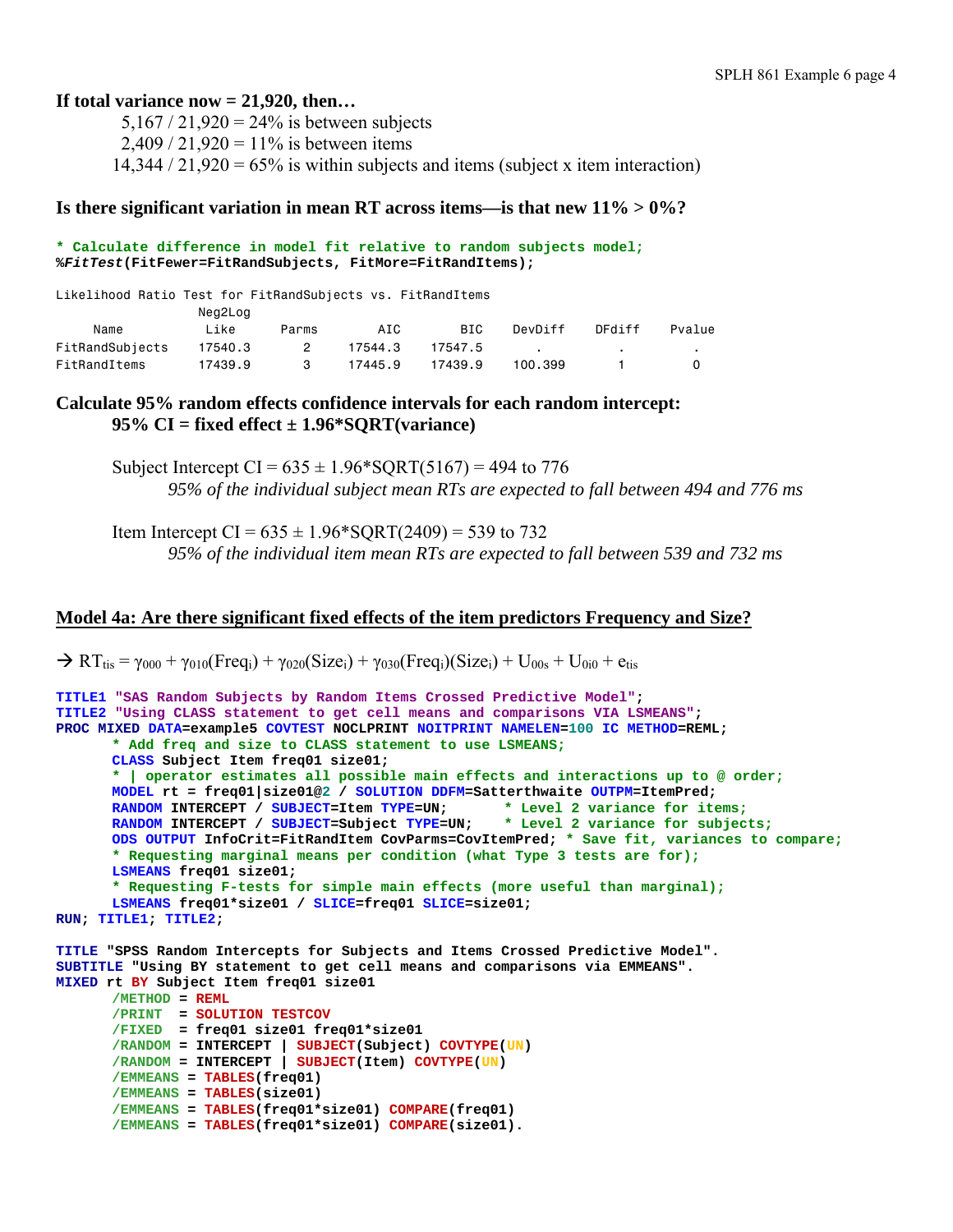\* STATA Random Intercepts for Subjects and Items Crossed Predictive Model **mixe ed rt ib(las st).freq01 i ib(last).si ize01 i.freq q01#i.size0 01, /// || \_all: R.subject, , ||\_all: R. .item, vari iance reml, estimates store NewRandItem, margins i.freq01 i. .size01, contrast t i.freq01 i i.size01, margins i.freq01#i. .size01, pwcompar re i.freq01# #i.size01, p pv // cell l mean diff tests // save e for LRT // marg ginal means // marg ginal mean sdiff tests // cell l means**

## **SAS** Output:

|          |         |          | Covariance Parameter Estimates |       |                                                      |
|----------|---------|----------|--------------------------------|-------|------------------------------------------------------|
|          |         |          | Standard                       |       |                                                      |
| Cov Parm | Subject | Estimate | Error                          | Value | Pr > 7                                               |
| UN(1,1)  | item    | 1692.07  | 526.60                         | 3.21  | 0.0007 Intercept Variance across ITEMS in mean RT    |
| UN(1,1)  | subiect | 5168.48  | 1293.11                        | 4.00  | <.0001 Intercept Variance across SUBJECTS in mean RT |
| Residual |         | 14341    | 559.79                         | 25.62 | <.0001 Leftover trial-to-trial residual variance     |

|             |         |            | Null Model Likelihood Ratio Test |                      |         |         |         |
|-------------|---------|------------|----------------------------------|----------------------|---------|---------|---------|
| DF          |         | Chi-Square | Pr > ChiSq                       |                      |         |         |         |
| 2           |         | 356.19     | < 0.001                          |                      |         |         |         |
|             |         |            |                                  | Information Criteria |         |         |         |
| Neg2LogLike |         | Parms      | AIC                              | AICC                 | HQIC    | BIC.    | CAIC    |
|             | 17402.4 | 3          | 17408.4                          | 17408.5              | 17402.4 | 17402.4 | 17405.4 |

### Solution for Fixed Effects → are SIMPLE MAIN EFFECTS (highest=0 given CLASS statement)

|               |          |        |            | Standard |      |         |                 |
|---------------|----------|--------|------------|----------|------|---------|-----------------|
| Effect        | freg01   | size01 | Estimate   | Error    | DF   | t Value | Pr >  t         |
| Intercept     |          |        | 618.21     | 19.1504  | 58.8 | 32.28   | < 0.001         |
| freg01        | $\Omega$ |        | 2,0097     | 20,9460  | 31.2 | 0.10    | 0.9242          |
| freg01        |          |        | 0          |          |      |         |                 |
| size01        |          | 0      | 67.5951    | 21.1176  | 32.2 | 3.20    | 0.0031          |
| size01        |          |        | 0          |          |      |         |                 |
| freg01*size01 | 0        | 0      | $-72.0301$ | 29,3756  | 31.8 | $-2.45$ | 0.0199          |
| freg01*size01 | 0        |        | 0          |          |      |         | <b>Low Freq</b> |
| freg01*size01 |          | 0      | 0          |          |      |         |                 |
| freg01*size01 |          |        |            |          |      | 700     |                 |
|               |          |        |            |          |      |         |                 |

### Type 3 Tests of Fixed Effects → THESE MAIN EFFECTS ARE NOW MARGINAL

|               | Num | Den  |         |        |
|---------------|-----|------|---------|--------|
| Effect        | DF. | DF   | F Value | Pr > F |
| freg01        | 1.  | 31.8 | 5.36    | 0.0272 |
| size01        | 1.  | 31.8 | 4.62    | 0.0393 |
| freg01*size01 | 1.  | 31.8 | 6.01    | 0.0199 |



#### Least Squares Means  $\rightarrow$  Means per condition and/or cell as requested

|               |        |        |          | Standard |      |         |          |                       |
|---------------|--------|--------|----------|----------|------|---------|----------|-----------------------|
| Effect        | freg01 | size01 | Estimate | Error    | DF   | t Value | Pr >  t  |                       |
| freg01        | 0      |        | 618,00   | 15,5006  | 62.5 | 39.87   | < 0.001  | <b>MARGINAL MEANS</b> |
| freg01        |        |        | 652,01   | 15,7322  | 63.5 | 41.44   | < 0.001  |                       |
| size01        |        | 0      | 650.79   | 15,5588  | 63.4 | 41.83   | < 0.0001 |                       |
| size01        |        |        | 619.21   | 15.6749  | 62.7 | 39.50   | < 0.0001 |                       |
| freg01*size01 | 0      | 0      | 615.78   | 18,5739  | 60.7 | 33.15   |          | $<$ .0001 CELL MEANS  |
| freg01*size01 | 0      |        | 620.22   | 18,5482  | 60.3 | 33.44   | < 0.0001 |                       |
| freg01*size01 |        | 0      | 685,80   | 18,7416  | 62.7 | 36.59   | < 0.0001 |                       |
| freg01*size01 |        |        | 618.21   | 19.1504  | 58.8 | 32.28   | < 0.001  |                       |
|               |        |        |          |          |      |         |          |                       |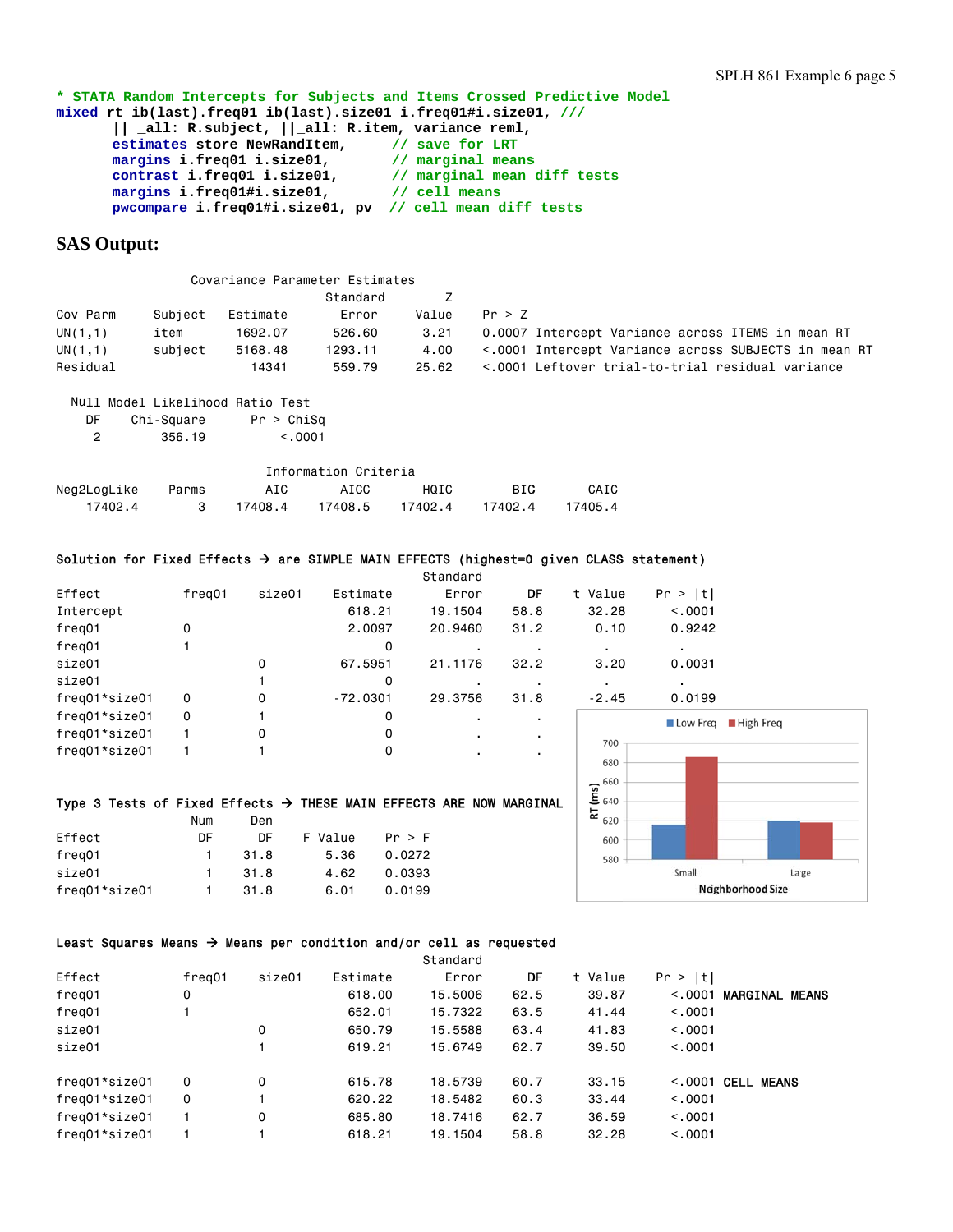#### Tests of Effect Slices  $\rightarrow$  TESTS OF SIMPLE MAIN EFFECTS

|               |        |        | Num | Den  |         |                                   |
|---------------|--------|--------|-----|------|---------|-----------------------------------|
| Effect        | freg01 | size01 | DF  | DF   | F Value | Pr > F                            |
| freg01*size01 | 0      |        |     | 31.4 | 0.05    | 0.8295 size effect for low freq   |
| freg01*size01 |        |        |     | 32.2 | 10.25   | 0.0031 size effect for high freg  |
| freg01*size01 |        | 0      |     | 32.4 | 11.56   | 0.0018 freq effect for small size |
| freg01*size01 |        |        |     | 31.2 | 0.01    | 0.9242 freq effect for large size |
|               |        |        |     |      |         |                                   |

#### **\* Get total R2;**

**PROC CORR DATA=ItemPred; VAR pred rt; RUN;**

|                               | Pred    |                                                               |
|-------------------------------|---------|---------------------------------------------------------------|
| rt                            | 0.17421 | 1.00000 $\rightarrow$ .17421^2 = 0verall R <sup>2</sup> = .03 |
| Response Time in Milliseconds | < 0.001 |                                                               |

#### **\* Calculate PseudoR2 relative to empty means model; %***PseudoR2***(NCov=3, CovFewer=CovEmpty, CovMore=CovItemPred);**

|             |          |         | PsuedoR2 (% Reduction) for CovEmpty vs. CovItemPred |         |        |         |            |
|-------------|----------|---------|-----------------------------------------------------|---------|--------|---------|------------|
| Name        | CovParm  | Subject | Estimate                                            | StdErr  | ZValue | ProbZ   | PseudoR2   |
| CovEmpty    | UN(1,1)  | item    | 2409.36                                             | 678.04  | 3.55   | 0.0002  |            |
| CovEmpty    | UN(1,1)  | subject | 5166.81                                             | 1292.78 | 4.00   | < 0.001 |            |
| CovEmpty    | Residual |         | 14344                                               | 559.99  | 25.61  | < 0.001 |            |
| CovItemPred | UN(1,1)  | item    | 1692.07                                             | 526.60  | 3.21   | 0.0007  | 0.29771    |
| CovItemPred | UN(1,1)  | subject | 5168.48                                             | 1293.11 | 4.00   | < 0.001 | $-0.00032$ |
| CovItemPred | Residual |         | 14341                                               | 559.79  | 25.62  | < 0.001 | 0.00018    |

**Why didn't we explain any subject or residual variance?** 

### **Model 5: Should items still be treated as a random effect?**

Is there still significant variance in mean RT across items after controlling for frequency and size?

```
\rightarrow RT_{\text{tis}} = \gamma_{000} + \gamma_{010}(Freq_i) + \gamma_{020}(Size_i) + \gamma_{030}(Freq_i)(Size_i) + U_{00s} + etis
```

```
TITLE1 "SAS Dropping Random Item Intercept"; 
PROC MIXED DATA=example5 COVTEST NOCLPRINT NOITPRINT NAMELEN=100 IC METHOD=REML; 
      CLASS Subject Item; 
      MODEL rt = freq01|size01@2 / SOLUTION DDFM=Satterthwaite; 
      RANDOM INTERCEPT / SUBJECT=Subject TYPE=UN; * Level 2 variance for subjects ONLY; 
      ODS OUTPUT InfoCrit=FitNoRandItem; * Save fit to compare;
RUN; TITLE1; 
TITLE "SPSS Dropping Random Item Intercept". 
MIXED rt BY Subject Item freq01 size01 
      /METHOD = REML
       /PRINT = SOLUTION TESTCOV 
       /FIXED = freq01 size01 freq01*size01 
      /RANDOM = INTERCEPT | SUBJECT(Subject) COVTYPE(UN). 
* STATA Dropping Random Item Intercept 
mixed rt ib(last).freq01 ib(last).size01 i.freq01#i.size01, ///
       || subject: , variance reml, 
      estimates store NoRandItem, // save for LRT 
      lrtest NewRandItem NoRandItem // Test random items
       margins i.freq01 i.size01, // marginal means
       contrast i.freq01 i.size01, // marginal mean diff tests
       margins i.freq01#i.size01, // cell means
      pwcompare i.freq01#i.size01, pv // cell mean diff tests
```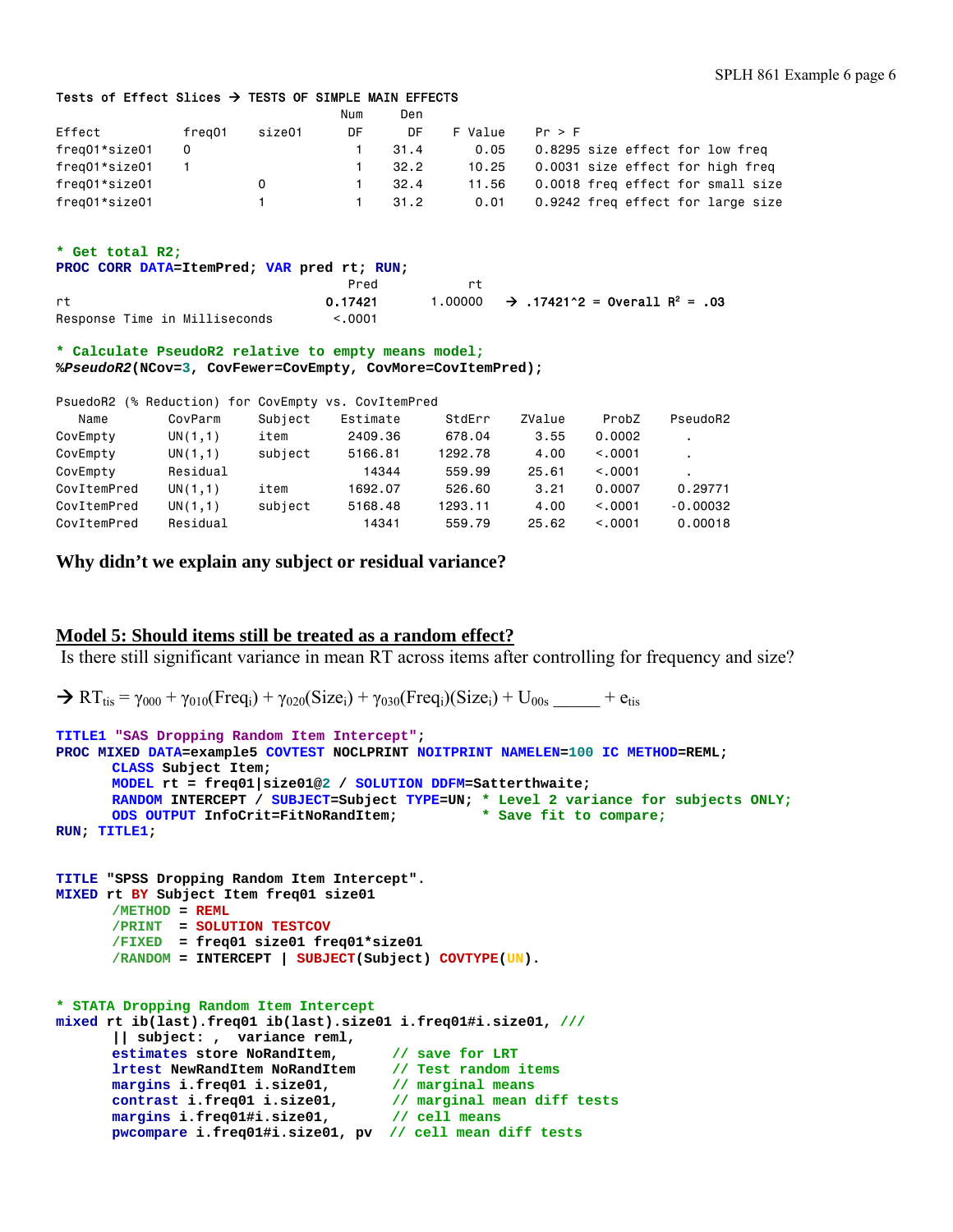# **SAS Output:**

|                                  |                      |                               | Covariance Parameter Estimates |         |            |         |
|----------------------------------|----------------------|-------------------------------|--------------------------------|---------|------------|---------|
|                                  |                      |                               | Standard                       | Z       |            |         |
| Cov Parm                         | Subject              | Estimate                      | Error                          | Value   | Pr > Z     |         |
| UN(1,1)                          | subject              | 5171.97                       | 1302.28                        | 3.97    | < 0.001    |         |
| Residual                         |                      | 15688                         | 603.61                         | 25.99   | < 0.001    |         |
|                                  |                      |                               |                                |         |            |         |
| Null Model Likelihood Ratio Test |                      |                               |                                |         |            |         |
| DF                               | Chi-Square           | Pr > Chisq                    |                                |         |            |         |
| 1                                | 292.19               | < .0001                       |                                |         |            |         |
|                                  |                      |                               |                                |         |            |         |
|                                  |                      |                               | Information Criteria           |         |            |         |
| Neg2LogLike                      | Parms                | AIC                           | AICC                           | HQIC    | <b>BIC</b> | CAIC    |
| 17466.4                          | $\mathbf{2}^{\circ}$ | 17470.4                       | 17470.4                        | 17471.6 | 17473.7    | 17475.7 |
|                                  |                      |                               |                                |         |            |         |
|                                  |                      |                               | Solution for Fixed Effects     |         |            |         |
|                                  |                      | Standard                      |                                |         |            |         |
| Effect                           | Estimate             |                               | DF<br>Error                    | t Value | Pr >  t    |         |
| Intercept                        | 614.64               |                               | 54.8<br>13,3976                | 45.88   | < .0001    |         |
| freg01                           | 62.5713              |                               | 9.5910<br>1352                 | 6.52    | < .0001    |         |
| size01                           | 5.4273               |                               | 9.2634<br>1351                 | 0.59    | 0.5580     |         |
| freq01*size01                    | $-64.6343$           |                               | 1351<br>13,4592                | $-4.80$ | < .0001    |         |
|                                  |                      |                               |                                |         |            |         |
|                                  |                      | Type 3 Tests of Fixed Effects |                                |         |            |         |
|                                  | Num                  | Den                           |                                |         |            |         |
| Effect                           | DF                   | F Value<br>DF                 | Pr > F                         |         |            |         |
| freg01                           | $\mathbf{1}$         | 1351                          | 20.22<br>< 0.0001              |         |            |         |
| size01                           | 1                    | 1351                          | 15.97<br>< .0001               |         |            |         |

### **Is there still significant item variance remaining?**

freq\*size 1 1351 23.06 <.0001

#### **\* Calculate difference in model fit relative to random subjects and items predictive model; %***FitTest***(FitFewer=FitNoRandItem, FitMore=FitRandItem);**

| Likelihood Ratio Test for FitNoRandItem vs. FitRandItem |         |               |         |         |         |        |            |  |  |
|---------------------------------------------------------|---------|---------------|---------|---------|---------|--------|------------|--|--|
|                                                         | Neg2Log |               |         |         |         |        |            |  |  |
| Name                                                    | Like    | Parms         | AIC     | BIC     | DevDiff | DFdiff | Pvalue     |  |  |
| FitNoRandItem                                           | 17466.4 | $\mathcal{P}$ | 17470.4 | 17473.7 |         |        |            |  |  |
| FitRandItem                                             | 17402.4 | 3             | 17408.4 | 17402.4 | 63.9914 |        | 1.2212F-15 |  |  |

### **Model 6: Is there a significant random subject slope for the item predictor of frequency?**

```
TITLE1 "SAS Random Slope for Effect of Freq over Subjects"; 
TITLE2 "Removed Freq and Size from CLASS to fit random slope"; 
PROC MIXED DATA=example5 COVTEST NOCLPRINT NOITPRINT NAMELEN=100 IC METHOD=REML; 
      CLASS Subject Item; 
      MODEL rt = freq01|size01@2 / SOLUTION DDFM=Satterthwaite; 
      RANDOM INTERCEPT / SUBJECT=Item TYPE=UN; * Level 2 variance for items;
      RANDOM INTERCEPT freq01 / SUBJECT=Subject TYPE=UN; * Level 2 variances for subjects; 
      ODS OUTPUT InfoCrit=FitRandFreq; * Save fit to compare;
RUN; TITLE1; TITLE2; 
TITLE "SPSS Random Slope for Effect of Freq over Subjects". 
SUBTITLE "Removed Freq and Size from BY statement to fit random slope". 
MIXED rt BY Subject Item WITH freq01 size01 
      /METHOD = REML
       /PRINT = SOLUTION TESTCOV 
       /FIXED = freq01 size01 freq01*size01 
      /RANDOM = INTERCEPT freq01 | SUBJECT(Subject) COVTYPE(UN) 
      /RANDOM = INTERCEPT | SUBJECT(Item) COVTYPE(UN).
```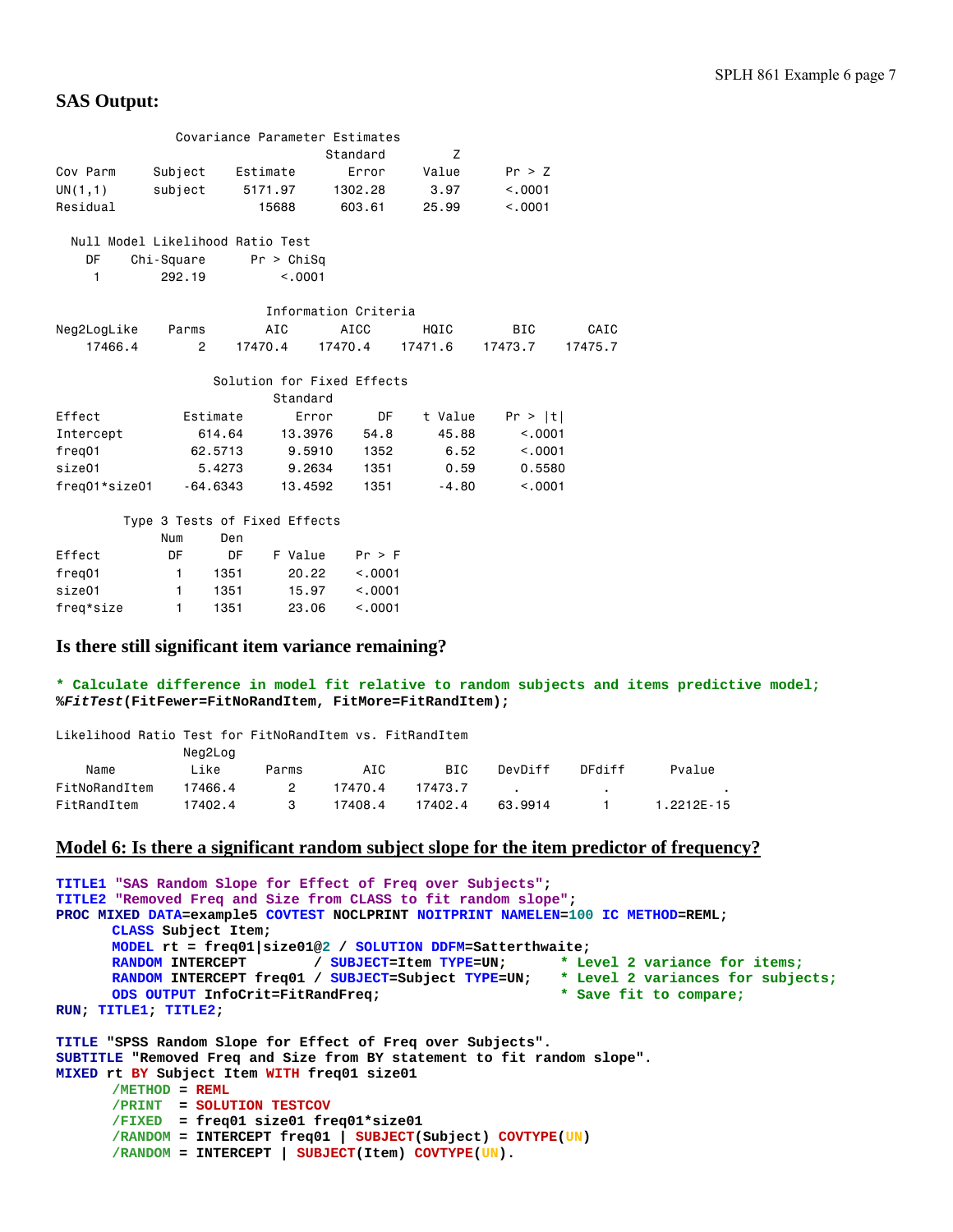```
* This code should have worked (I think), but it didn't converge 
* STATA Random Slope for Effect of Freq over Subjects 
* Removed Freq and Size from i. statement to fit random slope 
mixed rt c.freq01 c.size01 c.freq01#c.size01, /// 
       || subject: freq01, covariance(unstructured), || _all: R.item: , variance reml, 
       estimates store RandFreq, // save for LRT
       lrtest RandFreq NewRandItem // Test random freq
```
# **SAS Output:**

|          |         |                                  | Covariance Parameter Estimates |       |                                                   |
|----------|---------|----------------------------------|--------------------------------|-------|---------------------------------------------------|
|          |         |                                  | Standard                       |       |                                                   |
| Cov Parm | Subject | Estimate                         | Error                          | Value | Pr Z                                              |
| UN(1,1)  | item    | 1700.03                          | 527.91                         | 3.22  | 0.0006 Residual item variance after predictors    |
| UN(1,1)  | subject | 5231.22                          | 1307.42                        | 4,00  | <.0001 Variance over SUBJECTS in mean RT @ freq=0 |
| UN(2,1)  | subject | 1058.11                          | 571.78                         | 1.85  | 0.0642 Intercept, freq slope covariance           |
| UN(2, 2) | subject | 371.65                           | 447.45                         | 0.83  | 0.2031 Random freg slope variance over subjects   |
| Residual |         | 14244                            | 563.58                         | 25.28 | <.0001 Leftover trial-to-trial residual variance  |
|          |         | Null Model Likelihood Ratio Test |                                |       |                                                   |

| DF | Chi-Square | Pr > Chisq |
|----|------------|------------|
| Δ  | 361.06     | < 0.001    |

| Information Criteria |       |         |         |         |         |         |  |  |  |  |
|----------------------|-------|---------|---------|---------|---------|---------|--|--|--|--|
| Neg2LogLike          | Parms | AIC     | ATCC.   | HQTC.   | BTC.    | CATC    |  |  |  |  |
| 17397.6              |       | 17407.6 | 17407.6 | 17397.6 | 17397.6 | 17402.6 |  |  |  |  |

### Solution for Fixed Effects

|               |            | Standard |      |         |          |
|---------------|------------|----------|------|---------|----------|
| Effect        | Estimate   | Error    | DF   | t Value | Pr >  t  |
| Intercept     | 615.85     | 17.9378  | 55.8 | 34.33   | < 0.0001 |
| freg01        | 69,8447    | 20.8577  | 33.5 | 3.35    | 0.0020   |
| size01        | 4.4434     | 20.4461  | 31.4 | 0.22    | 0.8294   |
| freg01*size01 | $-72,0683$ | 29,4136  | 31.8 | $-2.45$ | 0.0200   |

### **Does the effect of frequency vary over subjects?**

**\* Calculate difference in model fit relative to random subjects and items predictive model; %***FitTest***(FitFewer=FitRandItem, FitMore=FitRandFreq);** 

|  |  |  |  |  |  | Likelihood Ratio Test for FitRandItem vs. FitRandSize |
|--|--|--|--|--|--|-------------------------------------------------------|
|--|--|--|--|--|--|-------------------------------------------------------|

|             | Neg2Log |       |         |         |          |        |         |
|-------------|---------|-------|---------|---------|----------|--------|---------|
| Name        | Like    | Parms | AIC     | BIC     | DevDiff  | DFdiff | Pvalue  |
| FitRandItem | 17402.4 | - 3   | 17408.4 | 17402.4 |          |        |         |
| FitRandSize | 17402.4 | 5.    | 17412.4 | 17402.4 | 0.081671 |        | 0.95999 |

# **Calculate 95% random effects confidence intervals for the frequency effect across subjects: 95% CI = fixed effect ± 1.96\*SQRT(variance)**

Subject Frequency Slope CI =  $69.84 \pm 1.96*$  SQRT(371.65) = 32 to 107 *95% of the individual subject simple frequency slopes are expected to fall between 32 and 107 ms* 

**Writing out a single-level combined equation for this last model to illustrate the random slopes:**   $RT_{\text{tis}} = \gamma_{000} + \gamma_{010} (Freq_i) + \gamma_{020} (Size_i) + \gamma_{030} (Freq_i) (Size_i) + U_{00s} + U_{01s} (Freq_i) + U_{0i0} + e_{\text{tis}})$ 

 $RT_{\text{tis}} = 615.85 + (69.84*Freq_i) + (4.44*Size_i) + (-72.07*Freq_i*Size_i)$ 

- $+ U_{00s}$   $\rightarrow$  increment to *mean RT* depending on which subject after controlling for NOTHING
- $+ U_{0i0} \rightarrow$  increment to *mean RT* depending on which item after controlling for freq and size
- $+ U_{01s}$ (Freq<sub>i</sub>)  $\rightarrow$  increment to *slope of frequency* depending on which subject
- $+ e_{\text{tis}} \rightarrow$  increment to *trial RT* depending on which trial after controlling for everything